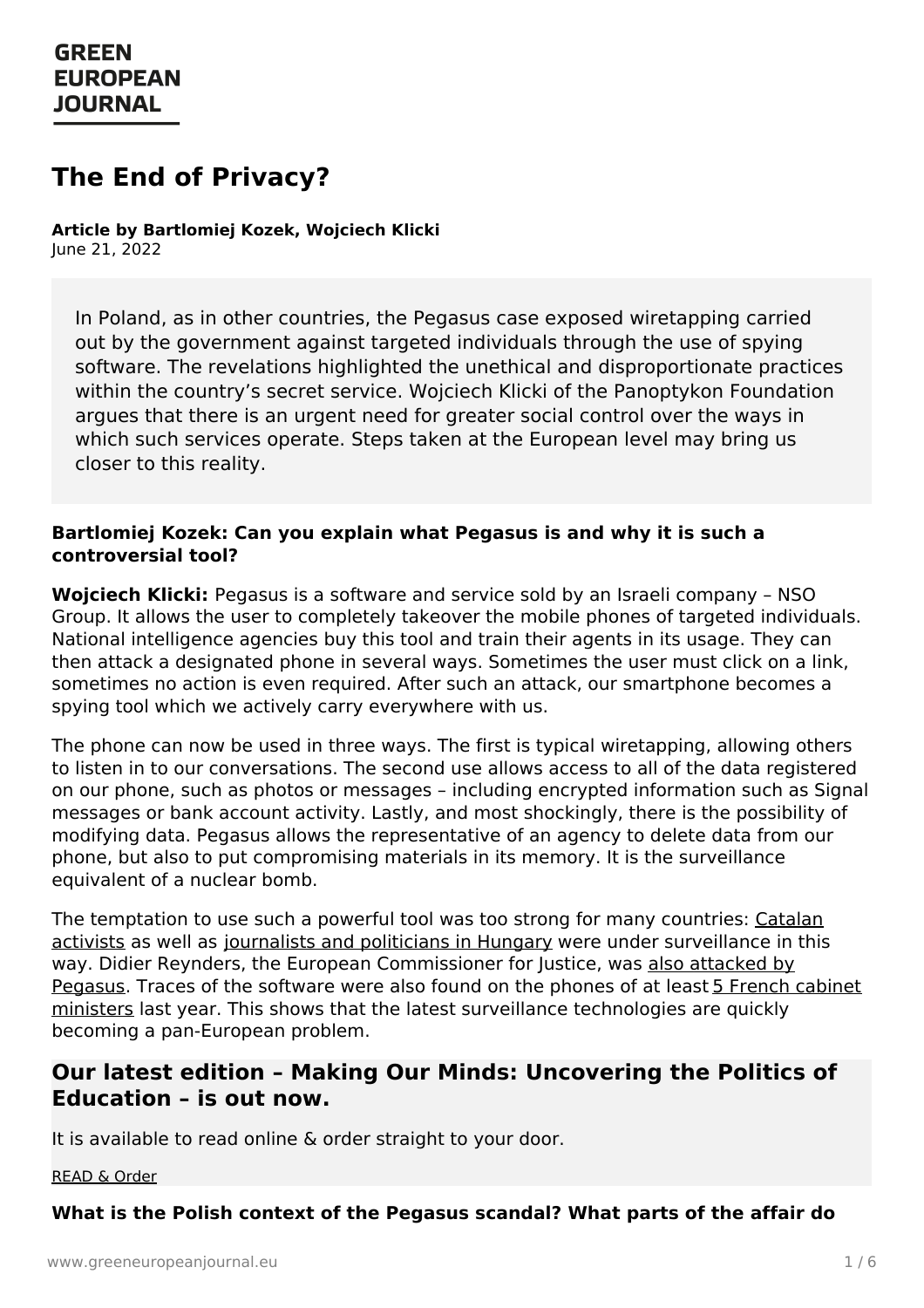#### **you consider most concerning?**

In November 2021, Prosecutor Ewa Wrzosek received news from Apple that her phone was an object of interest to the Polish intelligence services. Not long afterwards, researchers from the Canadian [CitizenLab](https://www.theguardian.com/world/2021/dec/28/poland-pegasus-spyware-donald-tusk) confirmed that it was attacked by Pegasus software. Wrzosek was known for her political independence at the time of a governmental reform of the judiciary.

From that moment on the case gathered pace as several other attacks were confirmed. Among those affected was Krzysztof Brejza – a senator from the main opposition party, Civic Platform (PO). He was under surveillance while leading the campaign team of the Civic Coalition, of which PO was a member, ahead of the 2019 parliamentary elections. Another hacking victim was Michał Kołodziejczak, leader of a newly established political initiative, Argo-Unia, that is seen as potentially taking rural voters away from the ruling Law and Justice (PiS) party.

All of this was possibly because of a lack of strong social and political control over the intelligence services in Poland. Even if they – in accordance with the law – requested permission for wiretapping in the courts (which remains uncertain) the judges did not know that they were using Pegasus, which was not permitted under Polish law.

We are not talking about suspected terrorists, but people and politicians who are a thorn in the side of the government. The Pegasus case clearly shows that surveillance is out of control. It is not only the right to privacy that is at stake, but also the rules of free and equal elections. At the height of the electoral campaign – an important politician from the opposition bloc was under observation by the politicians of the ruling party via his phone! You don't need to have tonnes of sympathy for a particular party to see that this is an unhealthy situation.

#### **Do you think that surveillance levels have spiked since PiS came to power in 2015? Or is this a steady trend that had already begun under the previous PO and PSL (Polish People's Party) government between 2007 and 2015, as many PiS politicians claim?**

The message of our organisation, Panoptykon, has remained the same regardless of who is leading the government: Poland lacks serious civilian oversight over its intelligence services. That was the case both before and after [2015.](https://www.greeneuropeanjournal.eu/poland-a-vicious-cycle-of-disdain/) In the 1990s, we worked to decommunise the security apparatus, but we forgot to take the next step and create institutions of independent, apolitical oversight over them. As time goes on, this misstep leads to more and more negative outcomes, for example as technological progress provides intelligence services with increasingly efficient surveillance tools.

In recent years we have seen the broadening of privileges of the Polish intelligence services. [Legislative](https://www.greeneuropeanjournal.eu/constitutional-crisis-in-poland/) changes passed after 2015 gave them more opportunities and incentives to gather evidence of crimes at all costs – even if that meant breaking the law. Such changes were made with no regard for the rights to safety and security, nor the right to privacy. Such a situation has led to the wiretapping of around 10,000 people a year in Poland. Only a fraction of these cases results in gathering material useful for criminal proceedings, the rest end without any meaningful results.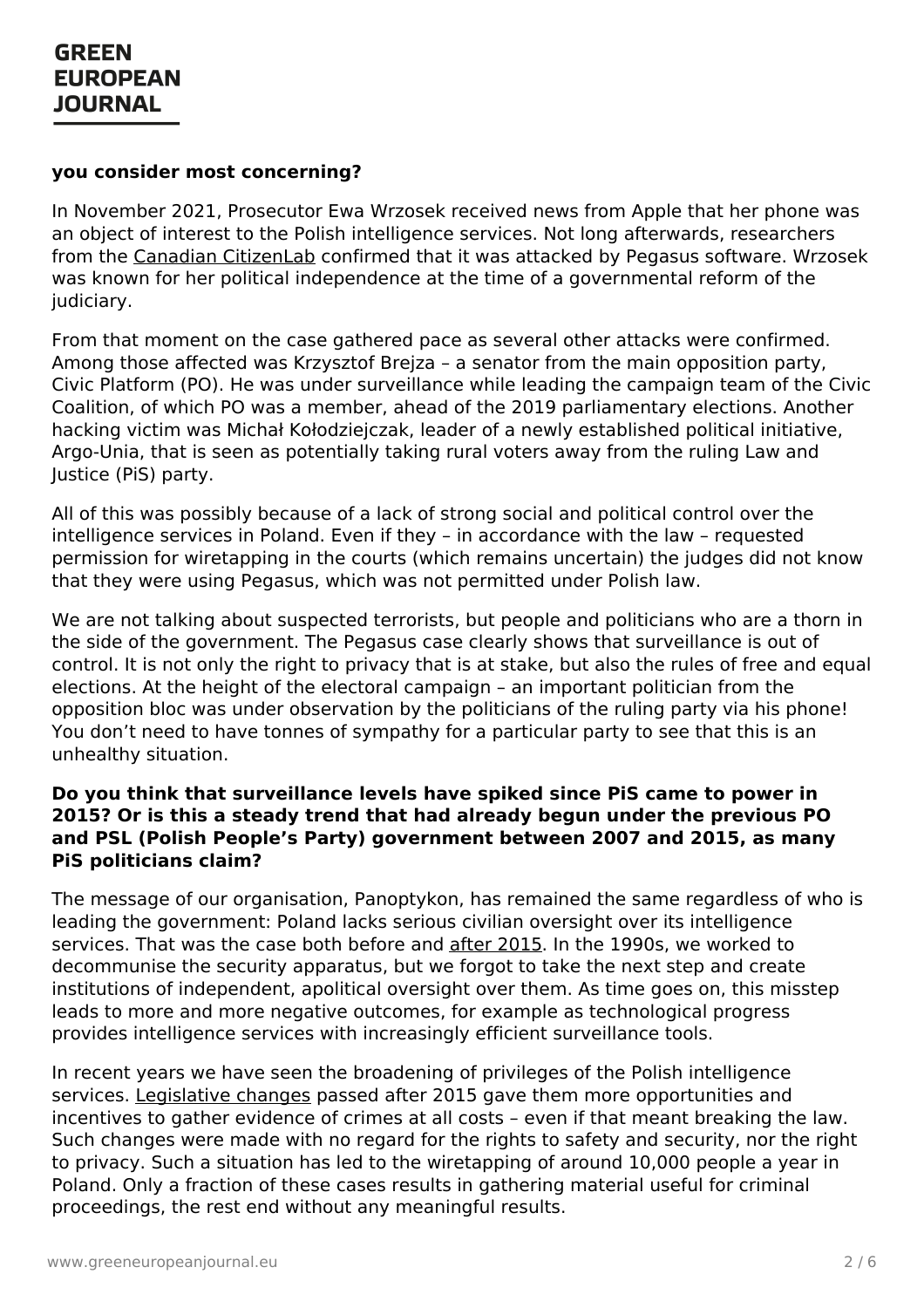Poland lacks serious civilian oversight over its intelligence services.

#### **Can such a level of surveillance ever be justified?**

In my opinion? No, no matter the character of the case in which Pegasus is being used. And this is not just my opinion – Amnesty International called for a moratorium on Pegasus, arguing that the Polish law was not suited to control the scale of its usage. Such use should be permitted only after a reform of the Polish intelligence services.

#### **Is there a connection between the Pegasus case and the rule of law infringements the current government is accused of?**

Up to this point, we largely connected discussions regarding rule of law with reforms of the judiciary. We now see there is a much broader context. [Wiretapping](https://www.politico.eu/article/poland-rule-of-law-judicial-system-eu-pis-jaroslaw-kaczynski/) the head of the opposition's campaign staff not only means breaking the law, it is also a threat to democracy, freedom, and equality before the law. That would be the case even if the courts worked perfectly and independently.

#### **What steps were taken after the Pegasus case broke in Poland – and what next steps should we expect? There is talk of creating a select committee in the lower chamber of the Polish Parliament (Sejm).**

We should briefly explain the Polish parliamentary system, which is a bicameral one. The upper chamber (Senate) is less crucial in crafting legislation but is currently in the hands of the opposition. A special committee has been created there with the purpose of determining the scale and scope of the surveillance. It collects the testimonies of those who were under surveillance and seeks to establish whether there are connections between the wiretapping of senator Brejza and the election results. In my view, this seems far-fetched, as it is difficult to prove a direct connection between intelligence gathered from the opposition coalition's campaign leader and PiS activities. The situation is further complicated by the fact that only people connected to the opposition, as well as some not connected with the government, have accepted the invitation to stand before this committee. Government officials and those leading the intelligence services declined to take part.

The committee set itself a goal of creating draft [legislation](https://www.theguardian.com/world/2022/jan/24/polish-senators-draft-law-to-regulate-spyware-after-anti-pegasus-testimony) that would put in place some independent control mechanisms over the intelligence services, as well as requiring that those subject to wiretapping receive relevant information on the matter. Although the chance of passing such laws is currently slim, they will be ready for a potential change of government. This is important in case the new ruling majority were reluctant to implement changes that would not be in their interests. In the Sejm, we are currently in a deadlock due to a lack of a [stable](https://www.greeneuropeanjournal.eu) majority. Each vote hangs in the balance and is dependent on a small set of MPs, including members of the Kukiz'15 parliamentary grouping led by a musician, Paweł Kukiz.

Right now, the Senate's committee work has slowed down due to the war in Ukraine. The war itself creates a difficult context: talking about limiting the prerogatives of intelligence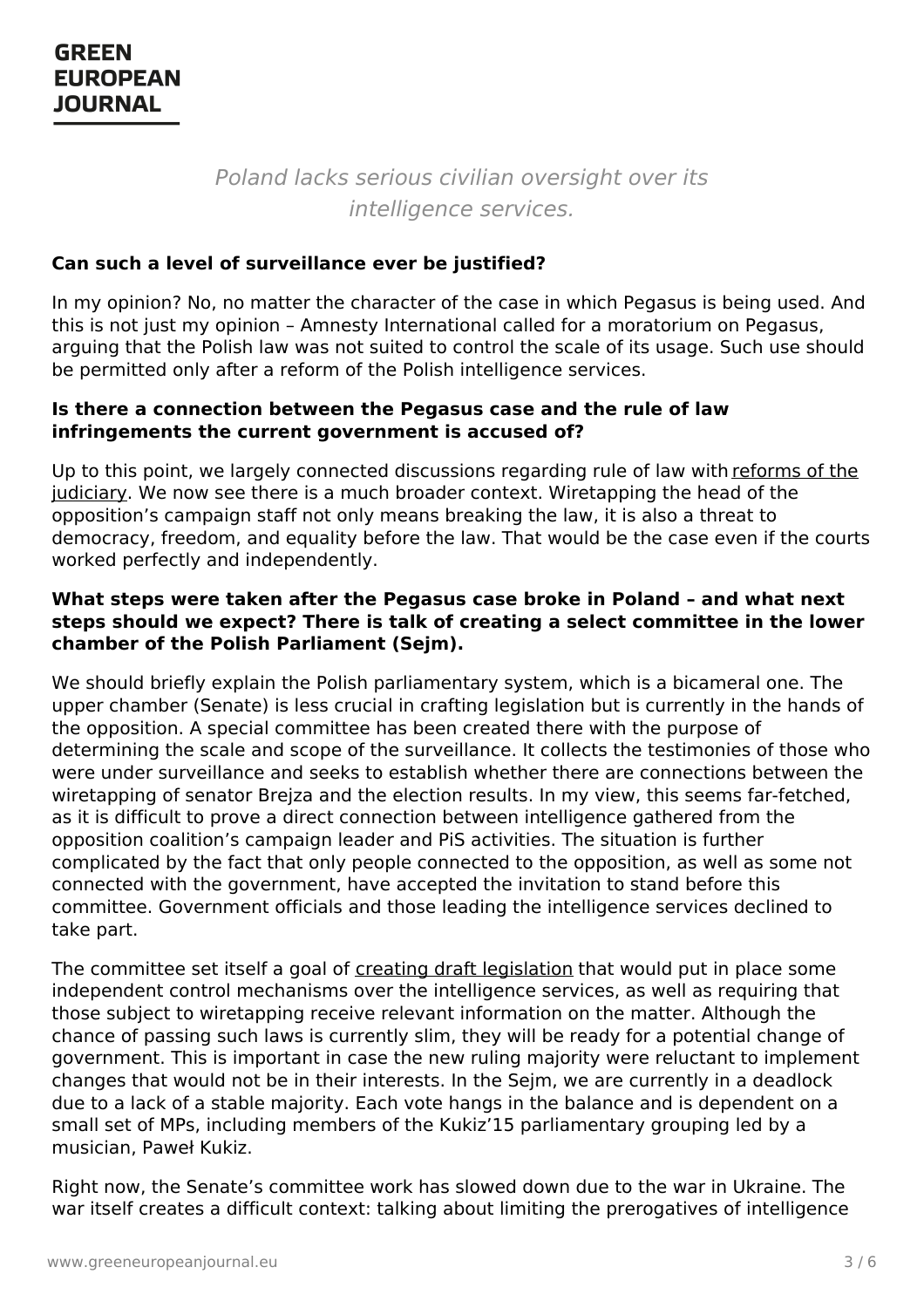services at such a time may seem at odds with the Polish national interest. I think the opposite is true. Intelligence services activities up to this point have led to a decline in trust within society, non-governmental organisations, and their foreign partners. Restoring the necessary levels of oversight would contribute to regaining this trust – something that is necessary for coordinated work on national security in which the society needs to be involved as well.

> Wiretapping the head of the opposition's campaign staff not only means breaking the law, it is also a threat to democracy, freedom, and equality before the law.

#### **This case has an important European dimension. Should EU institutions focus more on the Polish case specifically, or on the wider angle of democratic oversight over intelligence services in all member states?**

The [European](https://www.greeneuropeanjournal.eu/why-the-eu-needs-to-rethink-its-approach-to-technology/) Union has a lot of work to do here. A special committee has been launched in the European Parliament. Its work should lead to crafting minimum joint standards for the intelligence services of all member states.

Security issues have long been the sole competence of member states. Things started to change due to the Lisbon Treaty and the jurisprudence of the Court of Justice of the EU. At the European level, there are rules limiting the exports of dual-use technologies, such as those with potential spy applications. It is time to ask whether we should also regulate imports more tightly.

The EU has no magic wand that will solve Polish problems with uncontrolled surveillance, but the European level influences the Polish one. Pressure on the authorities should come from several directions, including the EU – as the steps taken there increase the awareness of the need for change, not only among the public, but of decision-makers as well.

#### **Do you think levels of surveillance changed during the Covid-19 pandemic? Do events such as the war in Ukraine or cybersecurity threats influence surveillance levels? How should we proceed without compromising our democratic values?**

When the pandemic started there was quite a strong anxiety that it would lead to more surveillance of individual members of society and that greater control being exerted on our bodies and our health. Initially, technologies were used mainly in such a manner, for example in the form of contact tracing apps. But this turned out to be much more complicated to enforce in practice, so with hindsight I do not think the pandemic has led to as many [problems](https://www.greeneuropeanjournal.eu) as first feared.

When talking about the war in Ukraine, we need to bear in mind that just last year it was the 20th anniversary of the attack on the World Trade Centre. We can see how such events generate acceptance of spikes in surveillance levels, as was [documented](https://www.greeneuropeanjournal.eu/after-snowden-can-technology-save-our-digital-liberties/) by Edward Snowden. It is too early to say what will be the outcomes of current events and if we will fall into the "let's give up some [freedom](https://www.greeneuropeanjournal.eu/the-age-of-security-populists/) for more security" narrative.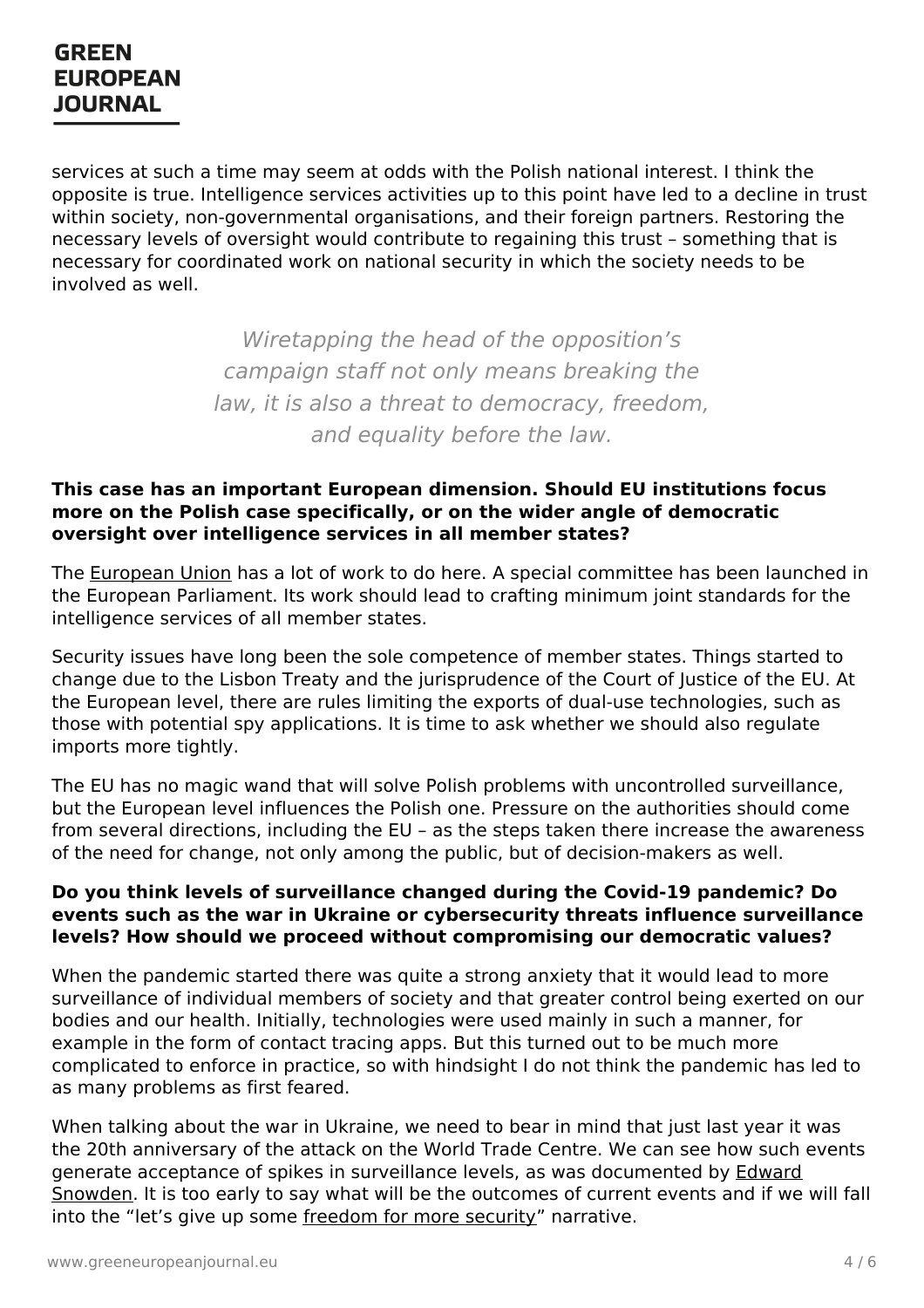We can observe some first steps in that direction in Poland. With the recently passed Law on the Defence of the [Fatherland,](https://www.devdiscourse.com/article/law-order/1947282-poland-to-ramp-up-defence-spending-army-as-ukraine-war-rages#:~:text=The%20%2527Defence%20of%20the%20Fatherland%20Act%2527%252C%20a%20bill,to%20300%252C000%20as%20part%20of%20a%20five-year%20plan.) the army was granted access to all public databases, such as those gathered by hospitals or the Social Insurance Institution (ZUS). Such regulations were passed in the name of national unity. The problem is that these tools, often seen as temporary, have a tendency to become [permanent](https://www.greeneuropeanjournal.eu/the-mask-slips-rights-under-attack-in-poland/).

#### **How then can we strike a balance between the right to privacy and the efficient work of intelligence services? It seems particularly relevant in a context in which we need strong regulations that protects us both from corporate misuse of our data as well as from abuses carried out by public authorities.**

Sometimes, when we search for such a balance, we fall into a trap of single-choice thinking, in which intelligence services are either weak or strong. We need to keep in mind other points of reference, such as levels of oversight. Today in Poland we are in a situation in which we have strong secret services and weak oversight. "Privacy versus security" is a false dichotomy – we need to distinguish these concepts.

#### **What tools does the European Union have to respond to such challenges – and what tools does it lack? Will the Digital [Services](https://www.greeneuropeanjournal.eu/taking-back-control-from-big-tech-the-eus-digital-package/) Act boost its capacity to act in this area?**

The EU continues to fall into the trap of further restrictions on the right to privacy under the guise of the need to protect other values; recently the European Commission proposed a regulation that filters all messages (e-mails, chats, etc.) with the aim of protecting children from sexual abuse. In practice, this could mean the end of encrypted communication such as Signal or Whatsapp. The EU Court of Justice's ruling have cooled these aspirations however, ruling provisions that allow excessive surveillance as invalid.

In the context of surveillance by digital corporations, the EU noticed the threats stemming from the fact that data collected from its citizens empowers those who have it. There is now a fight over control of this power, in which both corporations and intelligence services are involved. We already have proof that digital platforms know they have such power and know how to use it. The recent Facebook Files leak, that lead to a hearing in the European [Parliament,](https://www.europarl.europa.eu/news/en/headlines/society/20211028STO16120/facebook-whistleblower-testifies-in-european-parliament) showcased the scale of the influence platforms have over public opinion.

While the problem has been noticed, the solutions remain a point of contention. The work on the Digital Services Act (DSA) has just finished. It does not directly address the issue of mass data collection by the state. Unfortunately, the provisions that could have been relevant in this area (for example, the prohibition on states obliging intermediaries to retain data or use online behaviour monitoring tools, prohibition to obstruct encryption, and the prohibition to impose restrictions on anonymity) were removed from the DSA draft in the [trilogue](https://www.greens-efa.eu/en/article/press/digital-services-act-final-trilogue) stage.

The DSA mainly [addresse](https://www.greeneuropeanjournal.eu)s the problem of corporate surveillance. The strongest regulations are those that respond to the problem of tracking in advertising and recommendation systems. Their shape is far from ideal, but in practice a lot depends on how these solutions will be implemented by companies and on the determination of the supervisory authorities to oversee them. It is no secret that the corridors of Brussels are filled with representatives of GAFA (Google, Amazon, Facebook, Apple) who have easier access to decision-makers